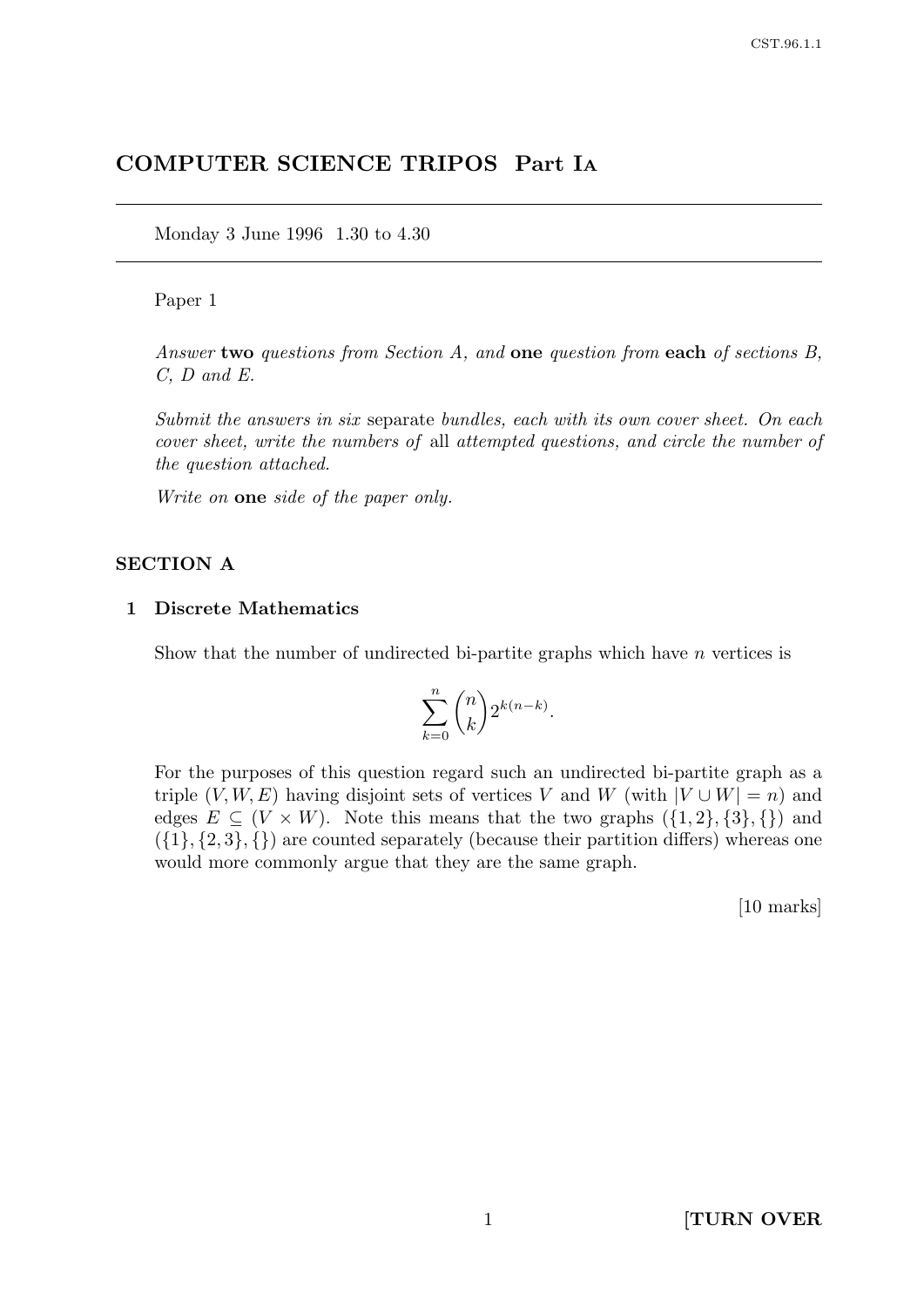# 2 Foundations of Computer Science

The ML data type BOOL, defined below, is to be used to represent boolean expressions.

datatype BOOL = VAR of string | NOT of BOOL | AND of BOOL\*BOOL | OR of BOOL\*BOOL;

The constructor VAR is used to represent named boolean variables, and NOT, AND and OR are used to represent the corresponding boolean operators.

Define a function that will return a list of the distinct names used in a given boolean expression. [4 marks]

A context is represented by a list of strings corresponding to the boolean variables that are set to true. All other variables are deemed to be set to false. Define a function that will evaluate a given boolean expression in a given context. [3 marks]

Incorporate your two functions into a program that will determine whether a given boolean expression is true for all possible settings of its variables. [3 marks]

# 3 Programming in Modula-3

Show how Modula-3 exceptions can be used in conjunction with a FOR loop

| $(a)$ to simulate the effect of the EXIT statement; | $[5 \text{ marks}]$ |
|-----------------------------------------------------|---------------------|
|                                                     |                     |

 $(b)$  to skip to the next iteration of the loop. [5 marks]

### 4 System Design

- (a) What are the advantages of using a high-level language for writing programs? [7 marks]
- (b) Why must some parts of the code which makes up an executable binary program typically have to be written in assembly language ? Who typically writes these parts and where are they normally stored in the system?

[3 marks]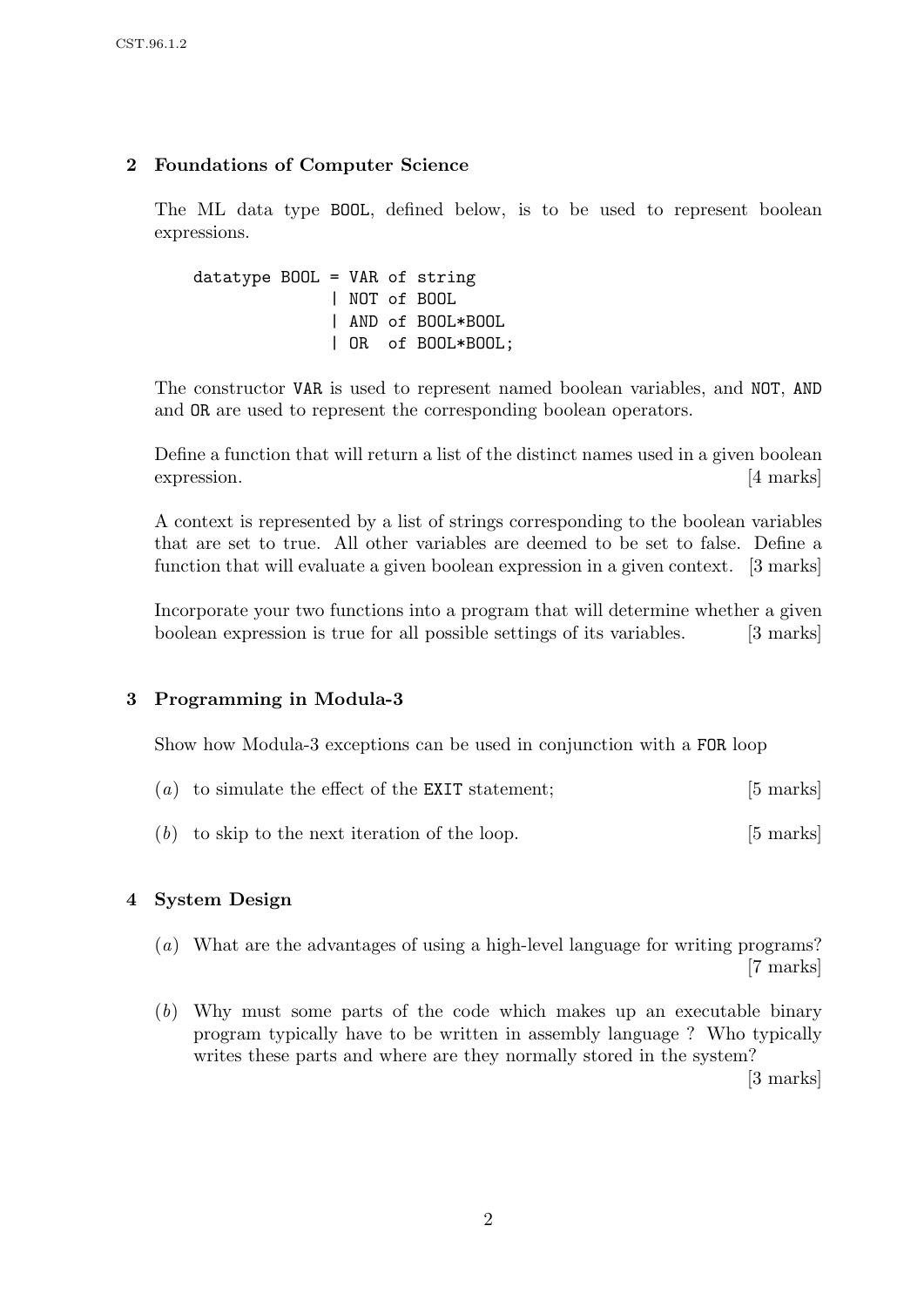# SECTION B

### 5 Foundations of Computer Science

Define an ML function rotations that will compute the list of all rotations of a given list. For example

rotations  $[1,2,3] = [[1,2,3],[2,3,1],[3,1,2]]$ 

The order in which the rotations occur is unimportant. [10 marks]

Carefully explain how your function works and estimate the time complexity of your solution. [10 marks]

## 6 Foundations of Computer Science

Give the declaration of an ML datatype that could be used in the representation of a lazy list of integers, and illustrate its use by defining a function ints that when given an argument n yields a lazy list of integers from n to infinity. [5 marks]

The decimal representation of a real number in the range 0 to 1 is to be represented as an infinite sequence of the decimal digits following the decimal point  $(0.d_1d_2...)$ . Define a function mknumb which when applied to the digit function dig will construct a lazy list of these digits where the i<sup>th</sup> digit  $(d_i)$  is given by **dig i.** [5 marks]

Suppose we have an infinite sequence of such numbers  $[r_1, r_2, \ldots]$ , in which the digits of the decimal expansion of  $r_i$  are given by the digit function  $f_i$ , and that the collection of digit functions is represented by the lazy list  $[f_1, f_2, ...]$ . Define suitable datatypes for the list of numbers and the list of digit functions. [5 marks]

Define a function newnumb which when given the lazy list of digit functions will yield a lazy list of digits that have the property that its  $i<sup>th</sup>$  digit differs from the  $i^{th}$  digit of  $r_i$ . [5 marks]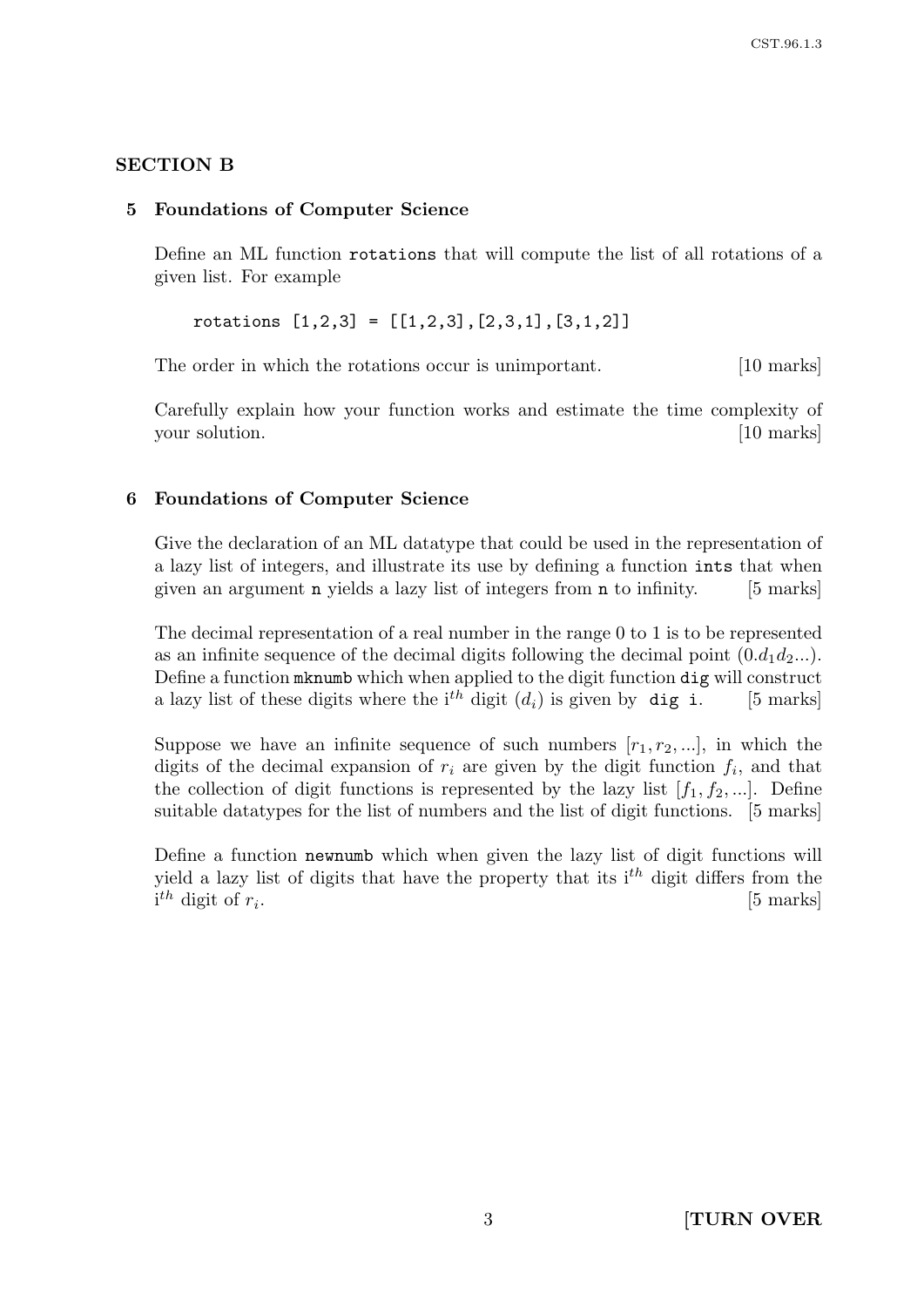## SECTION C

#### 7 Discrete Mathematics

State the requirements for  $(S, \leqslant)$  to be a partially-ordered set. Define the notion of a topological sort of S. [10 marks]

Let  $(S, \leqslant_S)$  and  $(T, \leqslant_T)$  be partially ordered sets. We say that  $f : S \to T$  is an isomorphism of  $(S, \leqslant_S)$  and  $(T, \leqslant_T)$  if f is a bijection and it preserves the order i.e.

$$
(\forall x, y \in S)(x \leq_S y \Leftrightarrow f(x) \leq_T f(y)).
$$

If such an isomorphism exists we say that  $(S, \leqslant_S)$  and  $(T, \leqslant_T)$  are *isomorphic*.

Give two topological sorts of  $N \times N$  ordered by the product order, one of which is isomorphic to N with the usual ordering and the other is not. [10 marks]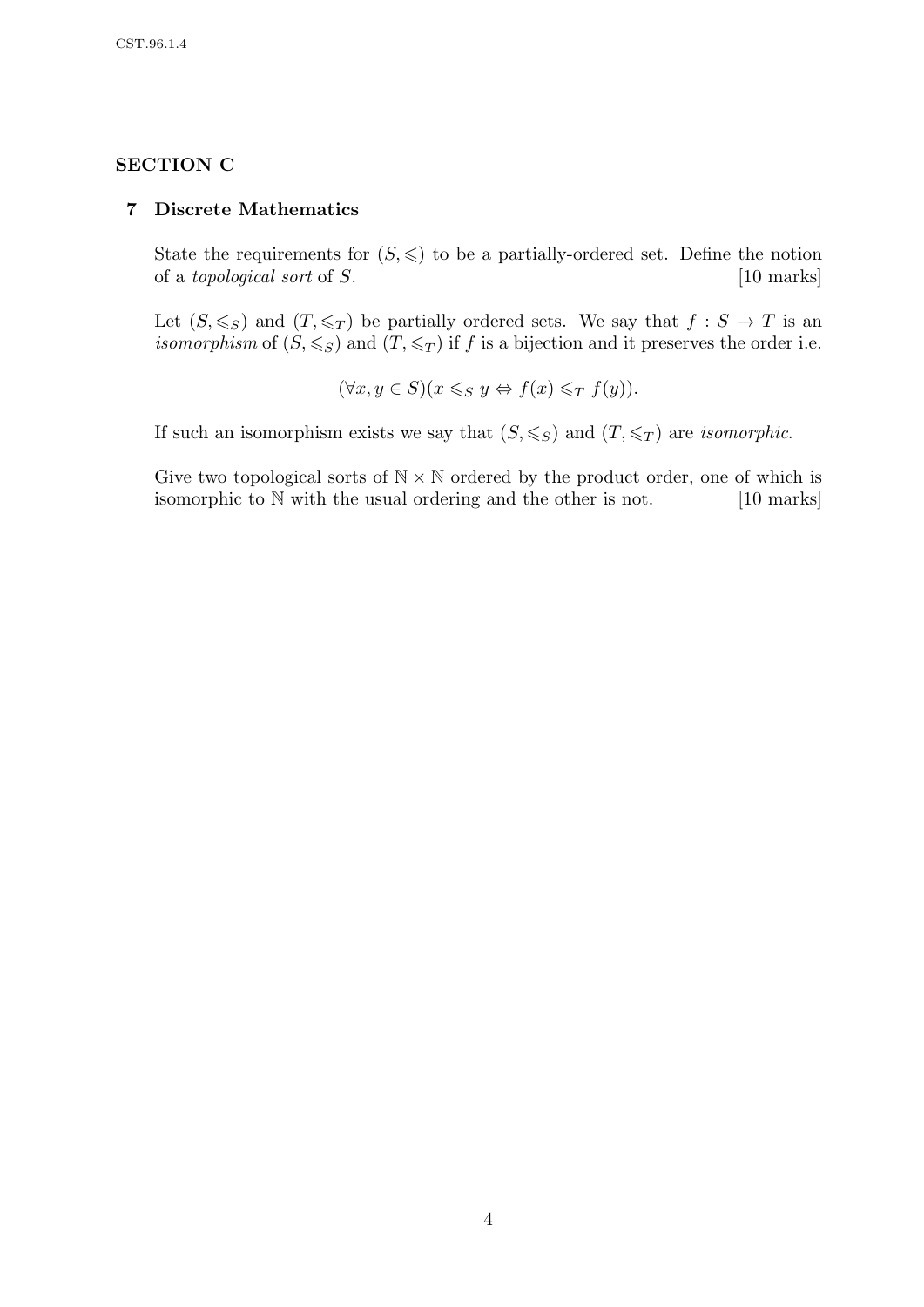#### 8 Discrete Mathematics

The fiercely logical inhabitants of planet Volcano use coins whose values are all powers of two, the smallest being the one-pfatz (1pf) coin. Designs for all nonnegative integer powers of two exist, but in practice computers are used instead of physically minting very high value coins.

For entry to the moon-fleet academy a popular question is to enquire as to the number of different ways of representing sums of money (ignoring order of course) of the form npf. Show that the number of ways  $w(n, k)$  of representing npf using coins of value up to  $2^k$  pf satisfies the recurrence

$$
w(n,k) = w(n - 2k, k) + w(n, k - 1)
$$

and add appropriate base case(s). [5 marks]

Show, assuming  $n$  is a multiple of 4, that

$$
w(n,2) = (n/4+1)^2.
$$

[5 marks]

Show also, if *n* is a multiple of  $2^k$  with  $k > 0$ , that

$$
w(n,k) \leqslant \frac{n}{2^k} w(n,k-1) + 1.
$$

[5 marks]

Using the above or otherwise show further that

$$
2^k \leqslant w(2^k, k) \leqslant 2^{k^2}.
$$

[Hint: for the lower bound you might well consider how one can derive one way of representing  $2^{k+1}$  from each way of representing  $2^k$  but only by using coins of even value and use induction.] [5 marks]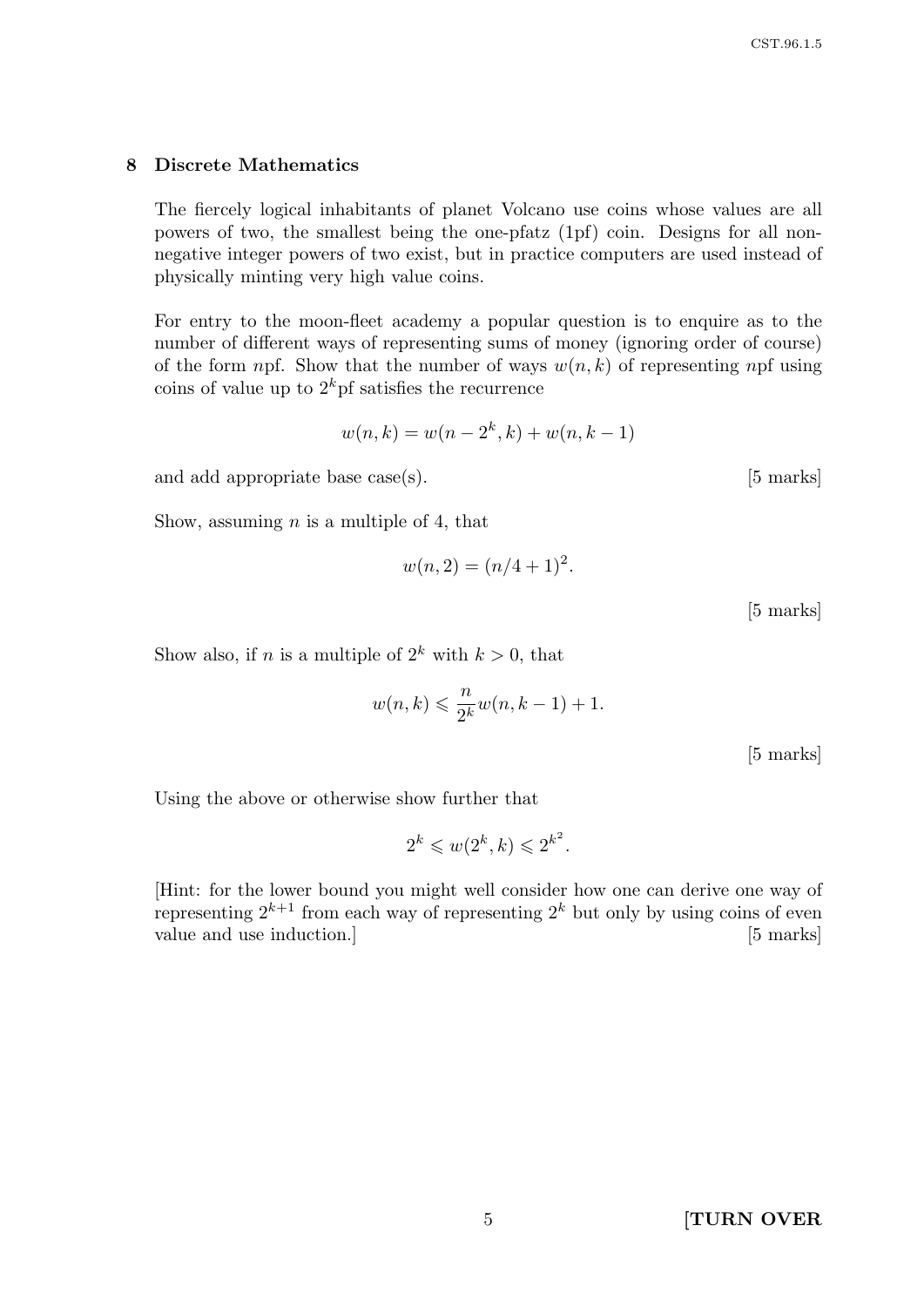## SECTION D

### 9 Programming in Modula-3

A student unfamiliar with Modula-3 wrote the following procedure:

```
PROCEDURE Stats () =
VAR m, v := 0.0;
BEGIN
  WITH n = 10. GetInt ().
       a = ARRAY [1..n] OF REAL DO
    FOR i := 1 TO n DO a[i] := IO.GetReal () END;
    FOR i := 1 TO n DO INC (m, a[i]) END;
    m := m / n;
    FOR i := 1 TO n DO INC (v, (a[i]-m)*(a[i]-m)) END;
    v := v / n;RETURN RECORD m, v;
  END;
END Stats;
```
Explain, to the extent that you can reconstruct them, the programmer's intentions. [5 marks]

Comment on the legality of the code and indicate what the Modula-3 compiler's response would be to it. [5 marks]

How would you correct the procedure –

- (a) following the external data format and internal data structure and algorithm intended by the programmer; [5 marks]
- (b) re-writing it completely from scratch, possibly even having a different external data format (which should be specified). [5 marks]

### 10 Programming in Modula-3

A priority queue maintains a list of pairs, each consisting of a priority (a natural number) and a name (a text string), sorted into increasing order of priority. Consider the implementation of such a queue as an object in Modula-3. This should have two methods — insert taking a pair as its arguments to be placed at the appropriate point in the list, and next taking no arguments but removing the first pair from the list and returning its text string component.

Give type definitions and default method implementations for this queue object. [20 marks]